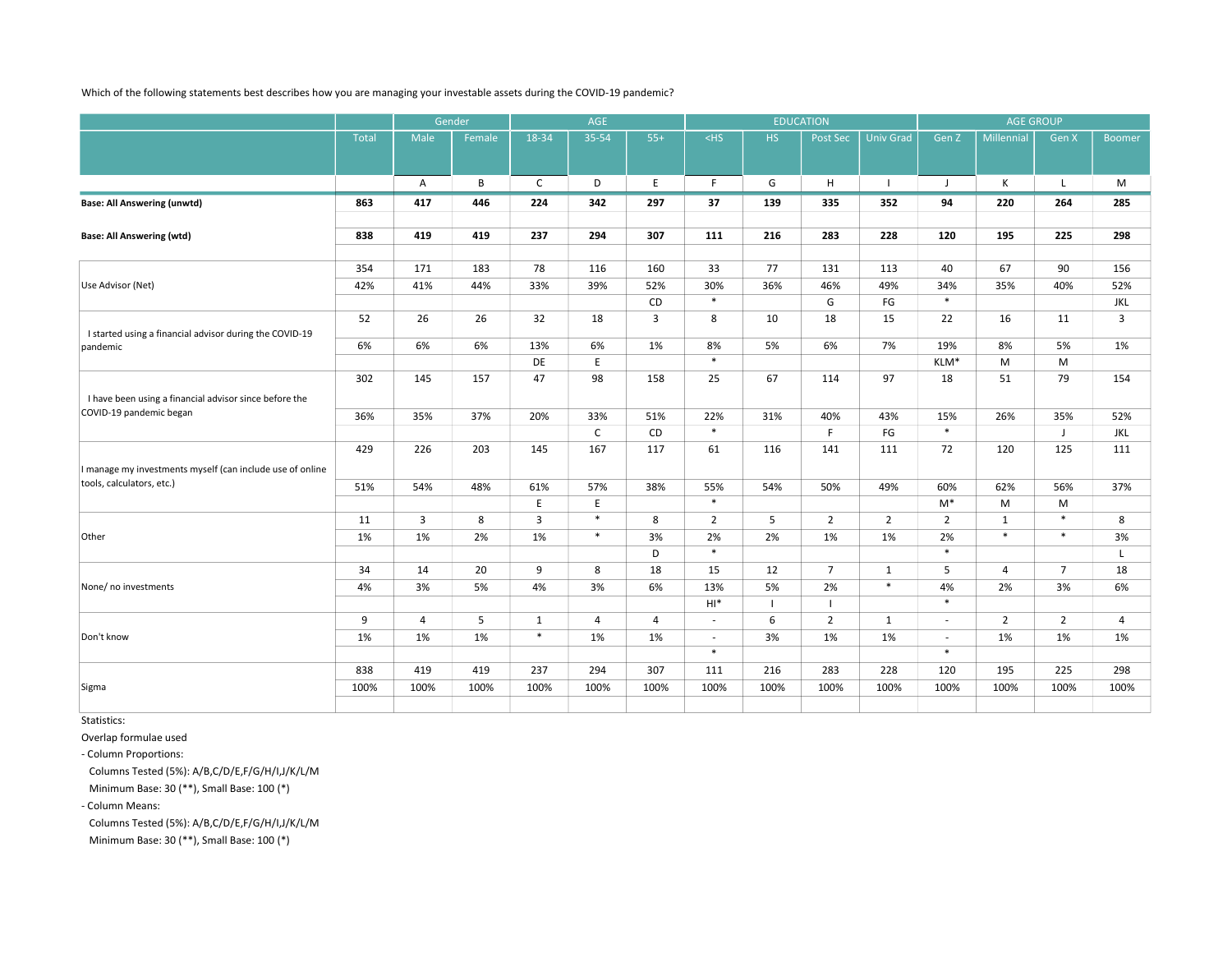## Thinking of your financial plans or goals, which of the following, if any, have changed due to the COVID-19 pandemic?

|                                                         |       | Gender  |        | AGE          |              |       |                |      | <b>EDUCATION</b> |                  |                |                |              |               |
|---------------------------------------------------------|-------|---------|--------|--------------|--------------|-------|----------------|------|------------------|------------------|----------------|----------------|--------------|---------------|
|                                                         | Total | Male    | Female | 18-34        | 35-54        | $55+$ | $<$ HS         | HS.  | Post Sec         | <b>Univ Grad</b> | Gen Z          | Millennial     | Gen X        | <b>Boomer</b> |
|                                                         |       |         |        |              |              |       |                |      |                  |                  |                |                |              |               |
|                                                         |       | A       | B      | $\mathsf{C}$ | D            | E     | F              | G    | H                | $\Box$           | $\mathbf{J}$   | К              | $\mathsf{L}$ | M             |
| <b>Base: All Answering (unwtd)</b>                      | 863   | 417     | 446    | 224          | 342          | 297   | 37             | 139  | 335              | 352              | 94             | 220            | 264          | 285           |
|                                                         |       |         |        |              |              |       |                |      |                  |                  |                |                |              |               |
| <b>Base: All Answering (wtd)</b>                        | 838   | 419     | 419    | 237          | 294          | 307   | 111            | 216  | 283              | 228              | 120            | 195            | 225          | 298           |
|                                                         |       |         |        |              |              |       |                |      |                  |                  |                |                |              |               |
|                                                         | 346   | 194     | 152    | 131          | 120          | 95    | 36             | 88   | 118              | 105              | 65             | 104            | 84           | 92            |
| Made Changes (Net)                                      | 41%   | 46%     | 36%    | 55%          | 41%          | 31%   | 32%            | 41%  | 42%              | 46%              | 55%            | 53%            | 37%          | 31%           |
|                                                         |       | B       |        | DE           | E            |       | $\ast$         |      |                  |                  | LM*            | LM             |              |               |
|                                                         | 59    | 32      | 27     | 15           | 24           | 21    | $\overline{7}$ | 15   | 23               | 15               | $\,$ 8 $\,$    | 18             | 13           | 20            |
| I have cashed in some/all of my RRSPs                   | 7%    | 8%      | 6%     | 6%           | 8%           | 7%    | 6%             | 7%   | 8%               | 6%               | 7%             | 9%             | 6%           | 7%            |
|                                                         |       |         |        |              |              |       | $\ast$         |      |                  |                  | $\ast$         |                |              |               |
|                                                         | 49    | 37      | 12     | 20           | 18           | 10    | 3              | 6    | 23               | 16               | 8              | 20             | 10           | 10            |
|                                                         |       |         |        |              |              |       |                |      |                  |                  |                |                |              |               |
| I have cashed in some/all of my stocks or bonds         | 6%    | 9%      | 3%     | 9%           | 6%           | 3%    | 3%             | 3%   | 8%               | 7%               | 7%             | 10%            | 4%           | 3%            |
|                                                         |       | B       |        | E            |              |       | $\ast$         |      | G                |                  | $\ast$         | LM             |              |               |
|                                                         | 89    | 49      | 40     | 29           | 34           | 26    | 3              | 20   | 28               | 38               | 11             | 26             | 27           | 24            |
| I have made changes to the asset allocation of my       |       |         |        |              |              |       |                |      |                  |                  |                |                |              |               |
| investment/savings portfolio                            | 11%   | 12%     | 10%    | 12%          | 12%          | 8%    | 3%             | 9%   | 10%              | 17%              | 10%            | 14%            | 12%          | 8%            |
|                                                         |       |         |        |              |              |       | $\ast$         |      |                  | FGH              | $\ast$         |                |              |               |
|                                                         | 83    | 44      | 39     | 27           | 26           | 30    | 12             | 13   | 30               | 29               | 15             | 23             | 17           | 28            |
| I have moved some of my investments info safer products | 10%   |         |        |              |              |       |                |      |                  |                  |                |                |              |               |
|                                                         |       | 11%     | 9%     | 12%          | 9%           | 10%   | 10%<br>$\ast$  | 6%   | 10%              | 13%<br>G         | 12%<br>$\ast$  | 12%            | 8%           | 10%           |
|                                                         | 160   | 85      | 75     | 69           | 58           | 34    | 14             | 50   | 54               | 43               | 27             | 64             | 37           | 33            |
| I have used my savings                                  | 19%   | 20%     | 18%    | 29%          | 20%          | 11%   | 13%            | 23%  | 19%              | 19%              | 22%            | 33%            | 16%          | 11%           |
|                                                         |       |         |        | DE           | E            |       | $\ast$         |      |                  |                  | M*             | LM             |              |               |
|                                                         | 51    | 28      | 24     | 11           | 27           | 13    | $\overline{a}$ | 11   | 19               | 18               | $\overline{7}$ | 12             | 19           | 13            |
|                                                         |       |         |        |              |              |       |                |      |                  |                  |                |                |              |               |
| My expected retirement date has been pushed back        | 6%    | 7%      | 6%     | 5%           | 9%           | 4%    | 3%             | 5%   | 7%               | 8%               | 6%             | 6%             | 9%           | 4%            |
|                                                         |       |         |        |              | E            |       | $\ast$         |      |                  |                  | $\ast$         |                |              |               |
|                                                         | 33    | 24      | 9      | 12           | 12           | 9     | 3              | 6    | 14               | 10               | 11             | $\overline{7}$ | 6            | 9             |
| My expected retirement date has moved up                |       |         |        |              |              |       |                |      |                  |                  |                |                |              |               |
|                                                         | 4%    | 6%<br>B | 2%     | 5%           | 4%           | 3%    | 3%<br>$\ast$   | 3%   | 5%               | 4%               | 9%<br>$L^*$    | 4%             | 3%           | 3%            |
|                                                         |       |         |        |              |              |       |                |      |                  |                  | 54             | 91             |              |               |
|                                                         | 492   | 225     | 267    | 105          | 174          | 212   | 75             | 128  | 165              | 124              |                |                | 141          | 206           |
| Nothing - I haven't made any of these changes           | 59%   | 54%     | 64%    | 45%          | 59%          | 69%   | 68%            | 59%  | 58%              | 54%              | 45%            | 47%            | 63%          | 69%           |
|                                                         |       |         | Α      |              | $\mathsf{C}$ | CD    | $\ast$         |      |                  |                  | $\ast$         |                | JK           | JK            |
|                                                         | 1017  | 523     | 494    | 289          | 373          | 355   | 121            | 249  | 356              | 292              | 141            | 262            | 271          | 343           |
| Sigma                                                   | 121%  | 125%    | 118%   | 122%         | 127%         | 116%  | 109%           | 115% | 126%             | 128%             | 118%           | 134%           | 120%         | 115%          |
|                                                         |       |         |        |              |              |       |                |      |                  |                  |                |                |              |               |

Statistics:

Overlap formulae used

- Column Proportions:

Columns Tested (5%): A/B,C/D/E,F/G/H/I,J/K/L/M

Minimum Base: 30 (\*\*), Small Base: 100 (\*)

- Column Means:

Columns Tested (5%): A/B,C/D/E,F/G/H/I,J/K/L/M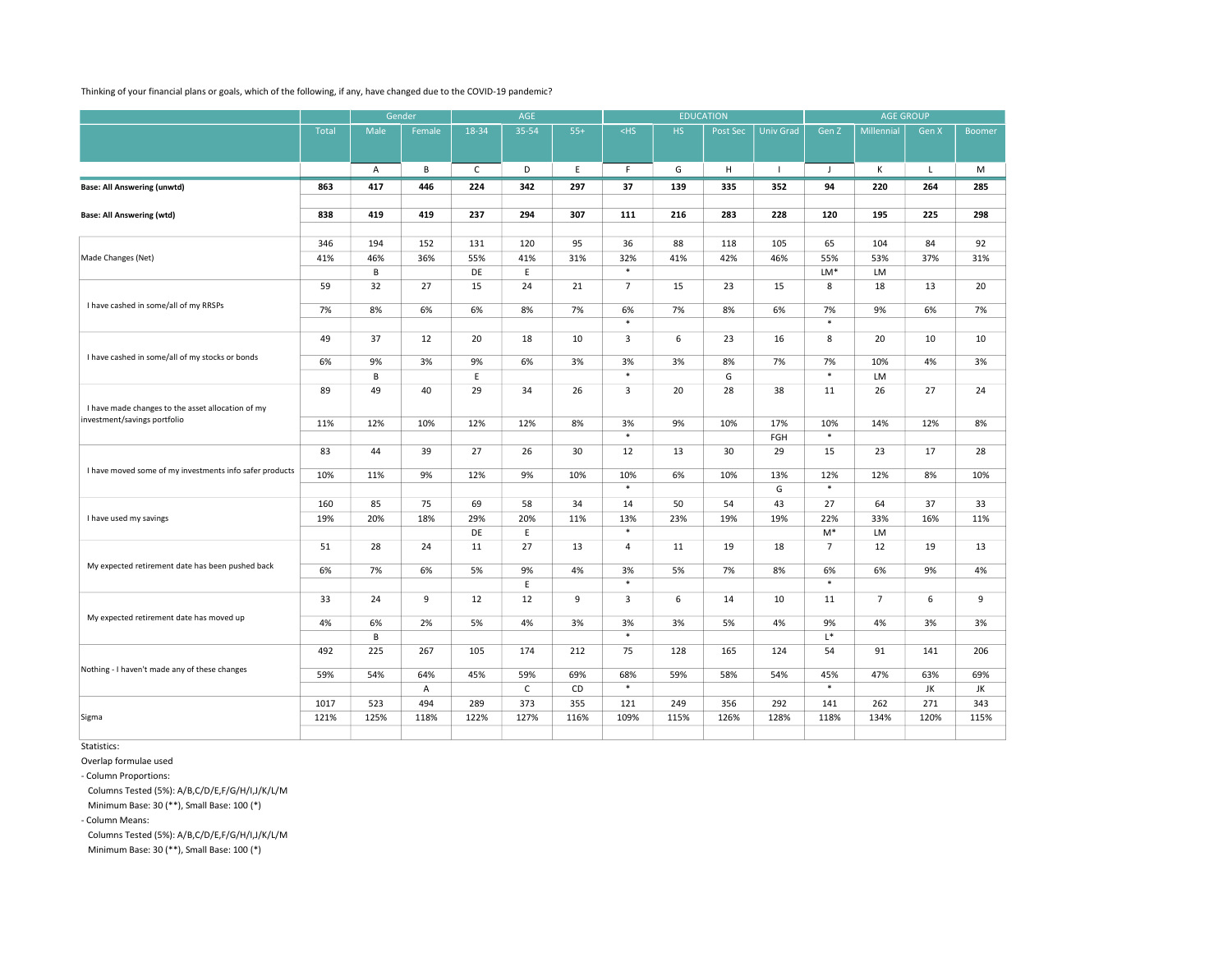## Do you feel more or less financially secure since the COVID-19 pandemic began?

|                                                                     |              | Gender |        | AGE   |              |       |        | <b>EDUCATION</b> |          |                  | <b>AGE GROUP</b> |            |       |                |  |
|---------------------------------------------------------------------|--------------|--------|--------|-------|--------------|-------|--------|------------------|----------|------------------|------------------|------------|-------|----------------|--|
|                                                                     | <b>Total</b> | Male   | Female | 18-34 | 35-54        | $55+$ | $<$ HS | <b>HS</b>        | Post Sec | <b>Univ Grad</b> | Gen Z            | Millennial | Gen X | <b>Boomer</b>  |  |
|                                                                     |              |        |        |       |              |       |        |                  |          |                  |                  |            |       |                |  |
|                                                                     |              | A      | В      | C     | D            | E.    | F      | G                | H        |                  |                  | К          |       | M              |  |
| Base: All Respondents (unwtd)                                       | 1001         | 479    | 522    | 263   | 388          | 350   | 49     | 179              | 398      | 375              | 109              | 253        | 306   | 333            |  |
|                                                                     |              |        |        |       |              |       |        |                  |          |                  |                  |            |       |                |  |
| <b>Base: All Respondents (wtd)</b>                                  | 1001         | 489    | 512    | 281   | 346          | 373   | 146    | 276              | 335      | 243              | 139              | 232        | 272   | 357            |  |
|                                                                     |              |        |        |       |              |       |        |                  |          |                  |                  |            |       |                |  |
| I feel more financially secure since the COVID-10 pandemic<br>began | 81           | 45     | 36     | 43    | 30           | 8     | 15     | 19               | 26       | 21               | 25               | 25         | 23    | $\overline{7}$ |  |
|                                                                     | 8%           | 9%     | 7%     | 15%   | 9%           | 2%    | 10%    | 7%               | 8%       | 9%               | 18%              | 11%        | 9%    | 2%             |  |
|                                                                     |              |        |        | DE    | E            |       | $*$    |                  |          |                  | $LM*$            | M          | M     |                |  |
| I feel less financial secure since the COVID-19 pandemic            | 446          | 216    | 230    | 137   | 153          | 156   | 52     | 120              | 155      | 120              | 65               | 103        | 130   | 149            |  |
| began                                                               | 45%          | 44%    | 45%    | 49%   | 44%          | 42%   | 36%    | 43%              | 46%      | 49%              | 46%              | 44%        | 48%   | 42%            |  |
|                                                                     |              |        |        |       |              |       | $*$    |                  |          |                  | $*$              |            |       |                |  |
| No change in how financially secure I feel since the COVID-         | 474          | 229    | 245    | 101   | 164          | 209   | 80     | 137              | 155      | 102              | 49               | 104        | 119   | 202            |  |
| 10 pandemic began                                                   | 47%          | 47%    | 48%    | 36%   | 47%          | 56%   | 54%    | 50%              | 46%      | 42%              | 35%              | 45%        | 44%   | 56%            |  |
|                                                                     |              |        |        |       | $\mathsf{C}$ | CD    | $*$    |                  |          |                  | $*$              |            |       | JKL            |  |
|                                                                     | 1001         | 489    | 512    | 281   | 346          | 373   | 146    | 276              | 335      | 243              | 139              | 232        | 272   | 357            |  |
| Sigma                                                               | 100%         | 100%   | 100%   | 100%  | 100%         | 100%  | 100%   | 100%             | 100%     | 100%             | 100%             | 100%       | 100%  | 100%           |  |
|                                                                     |              |        |        |       |              |       |        |                  |          |                  |                  |            |       |                |  |

Statistics:

Overlap formulae used

- Column Proportions:

Columns Tested (5%): A/B,C/D/E,F/G/H/I,J/K/L/M

Minimum Base: 30 (\*\*), Small Base: 100 (\*)

- Column Means:

Columns Tested (5%): A/B,C/D/E,F/G/H/I,J/K/L/M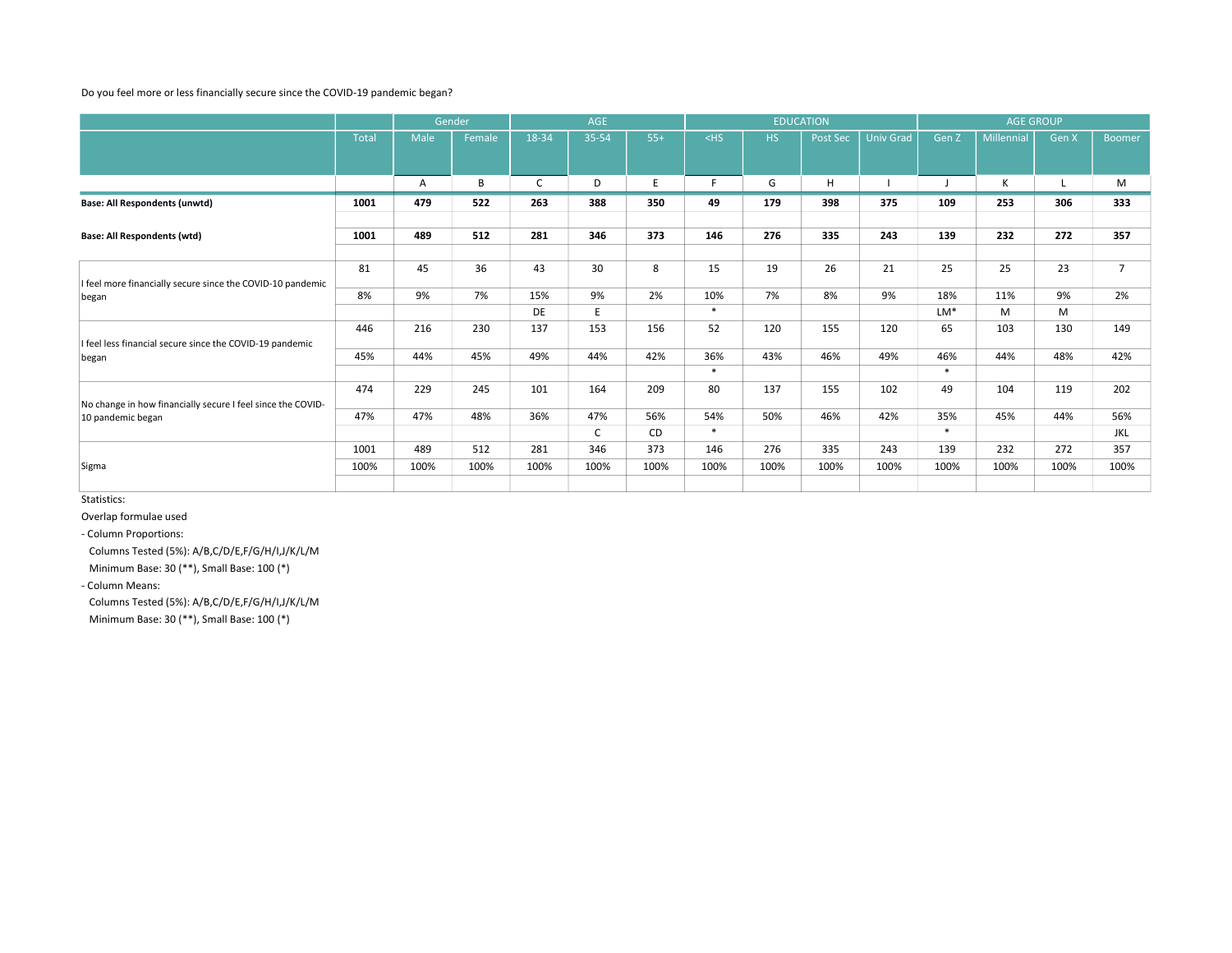## Has your mental health been impacted by COVID-19? (e.g. stress levels, anxiety)

|                                      |       |      | Gender | AGE          |              |       |                | <b>EDUCATION</b> |          |                  | <b>AGE GROUP</b> |            |              |               |
|--------------------------------------|-------|------|--------|--------------|--------------|-------|----------------|------------------|----------|------------------|------------------|------------|--------------|---------------|
|                                      | Total | Male | Female | 18-34        | 35-54        | $55+$ | $<$ HS         | <b>HS</b>        | Post Sec | <b>Univ Grad</b> | Gen Z            | Millennial | Gen X        | <b>Boomer</b> |
|                                      |       |      |        |              |              |       |                |                  |          |                  |                  |            |              |               |
|                                      |       | Α    | B      | $\mathsf{C}$ | D            | E     | F.             | G                | H        |                  | J                | К          | $\mathsf{L}$ | M             |
| <b>Base: All Respondents (unwtd)</b> | 1001  | 479  | 522    | 263          | 388          | 350   | 49             | 179              | 398      | 375              | 109              | 253        | 306          | 333           |
|                                      | 1001  | 489  | 512    | 281          | 346          | 373   | 146            | 276              | 335      | 243              | 139              | 232        | 272          | 357           |
| <b>Base: All Respondents (wtd)</b>   |       |      |        |              |              |       |                |                  |          |                  |                  |            |              |               |
|                                      | 645   | 305  | 340    | 219          | 227          | 199   | 81             | 186              | 210      | 169              | 108              | 175        | 173          | 189           |
| Yes (Net)                            | 64%   | 62%  | 67%    | 78%          | 66%          | 53%   | 55%            | 67%              | 63%      | 69%              | 78%              | 76%        | 64%          | 53%           |
|                                      |       |      |        | DE           | E            |       | $*$            |                  |          |                  | $LM*$            | LM         | M            |               |
| Negatively (Subnet)                  | 594   | 278  | 316    | 191          | 218          | 186   | 73             | 170              | 199      | 152              | 88               | 163        | 168          | 176           |
|                                      | 59%   | 57%  | 62%    | 68%          | 63%          | 50%   | 50%            | 62%              | 59%      | 62%              | 63%              | 70%        | 62%          | 49%           |
|                                      |       |      |        | E            | E            |       | $*$            |                  |          |                  | $M^*$            | M          | M            |               |
|                                      | 141   | 66   | 75     | 64           | 49           | 28    | 31             | 41               | 44       | 25               | 29               | 51         | 34           | 27            |
| Yes - very negatively affected       | 14%   | 14%  | 15%    | 23%          | 14%          | 8%    | 21%            | 15%              | 13%      | 10%              | 21%              | 22%        | 13%          | 8%            |
|                                      |       |      |        | DE           | E            |       | $\mathsf{I}^*$ |                  |          |                  | $M^*$            | <b>LM</b>  |              |               |
|                                      | 453   | 212  | 241    | 126          | 169          | 158   | 42             | 129              | 155      | 127              | 59               | 111        | 134          | 148           |
| Yes - somewhat negatively affected   | 45%   | 43%  | 47%    | 45%          | 49%          | 42%   | 29%            | 47%              | 46%      | 52%              | 42%              | 48%        | 49%          | 42%           |
|                                      |       |      |        |              |              |       | $*$            | F                | F        | F                | $*$              |            |              |               |
|                                      | 51    | 27   | 24     | 28           | 9            | 13    | $\overline{7}$ | 16               | 11       | 17               | 20               | 13         | 5            | 13            |
| Yes - positively affected            | 5%    | 5%   | 5%     | 10%          | 3%           | 4%    | 5%             | 6%               | 3%       | 7%               | 15%              | 6%         | 2%           | 4%            |
|                                      |       |      |        | DE           |              |       | $\ast$         |                  |          | H                | KLM*             | L          |              |               |
|                                      | 356   | 184  | 171    | 62           | 119          | 174   | 65             | 90               | 125      | 74               | 31               | 57         | 99           | 168           |
| No - not at all                      | 36%   | 38%  | 33%    | 22%          | 34%          | 47%   | 45%            | 33%              | 37%      | 31%              | 22%              | 24%        | 36%          | 47%           |
|                                      |       |      |        |              | $\mathsf{C}$ | CD    | $*$            |                  |          |                  | $\ast$           |            | JK           | JKL           |
|                                      | 1001  | 489  | 512    | 281          | 346          | 373   | 146            | 276              | 335      | 243              | 139              | 232        | 272          | 357           |
| Sigma                                | 100%  | 100% | 100%   | 100%         | 100%         | 100%  | 100%           | 100%             | 100%     | 100%             | 100%             | 100%       | 100%         | 100%          |
|                                      |       |      |        |              |              |       |                |                  |          |                  |                  |            |              |               |

Statistics:

Overlap formulae used

- Column Proportions:

Columns Tested (5%): A/B,C/D/E,F/G/H/I,J/K/L/M

Minimum Base: 30 (\*\*), Small Base: 100 (\*)

- Column Means:

Columns Tested (5%): A/B,C/D/E,F/G/H/I,J/K/L/M